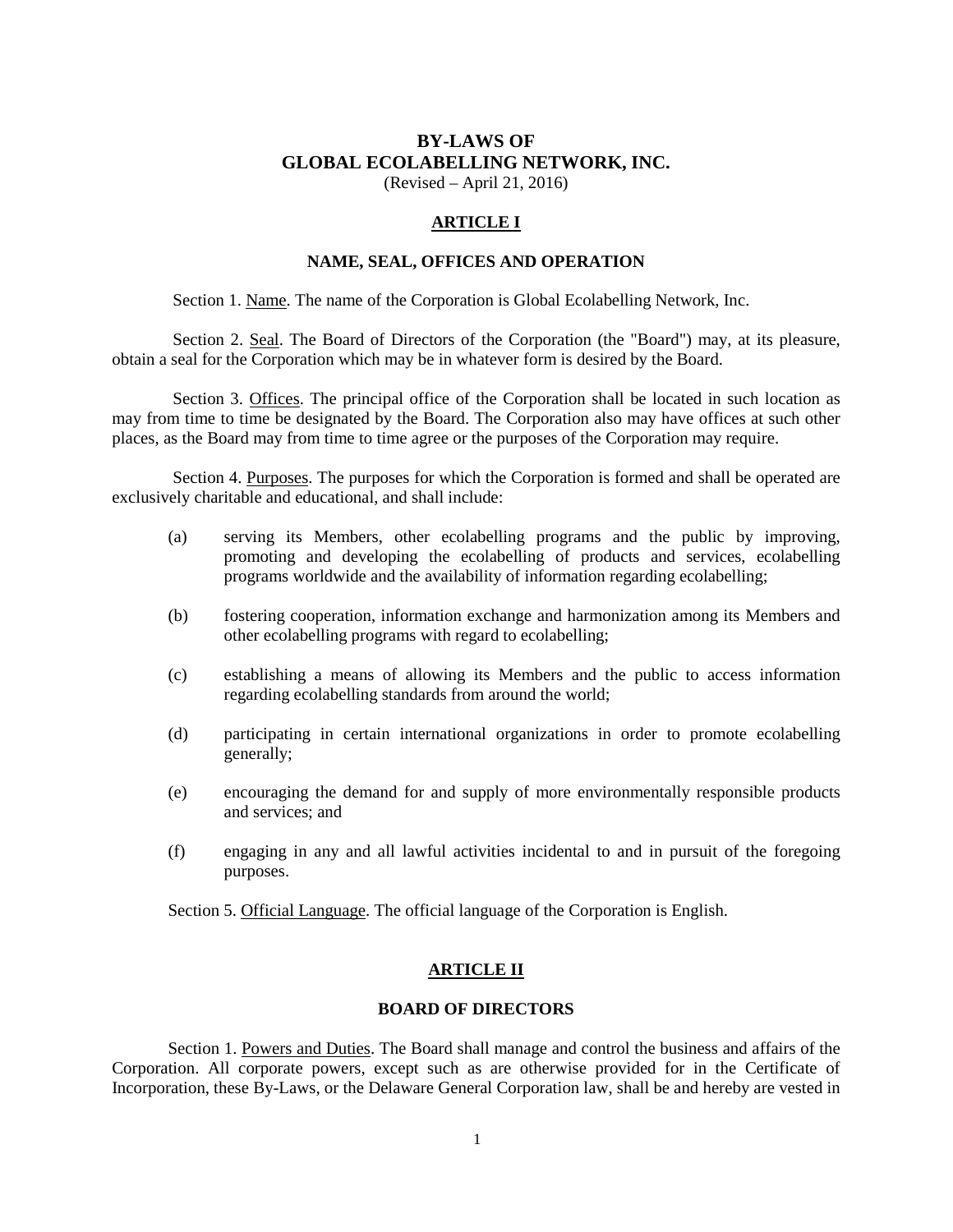and shall be exercised by the Board. The Board shall have full power to adopt rules and regulations governing all actions which it takes, except as otherwise provided by the Delaware General Corporation Law, and shall have full authority with respect to the distribution and payment of funds received by the Corporation from time to time; provided, however, that the fundamental and basic purposes and powers of the Corporation, and the limitations thereon, as expressed in the Certificate of Incorporation, shall not thereby be amended or changed.

Without limiting the foregoing, the Board shall have the following responsibilities:

- (a) making provisional decisions on applications for Membership received between Annual General Meetings;
- (b) convening the Annual General Meeting and any extraordinary general meetings of the Members;
- (c) making recommendations about the work program, fees and budget of the Corporation to the Members for approval;
- (d) managing and supervising the Corporation within the framework of the program and policies decided at the Annual General Meeting;
- (e) preparing an annual report of its activities for submission to the Annual General Meeting;
- (f) preparing a financial report for submission to the Annual General Meeting;
- (g) reviewing the Policy Manual, Membership Code of Ethics and Integrity and By-Laws of the Corporation at least every five years; and
- (h) developing and implementing strategic plans.

 Section 2. Committees. The Board may designate committees, including an Executive Committee, each committee to consist of one or more of the Directors of the Corporation. Any such committee, to the extent provided in the resolution of the Board, shall have and may exercise all the powers and authority of the Board in the management of the business and affairs of the Corporation, and may authorize the seal of the Corporation to be affixed to all papers that may require it. Any Executive Committee or other committee of the Board may act by the affirmative vote of a majority of members of such committee present at a meeting. At any meeting of any committee, a majority of the members of the committee shall constitute a quorum for the transaction of all business. Notwithstanding the foregoing, no committee of the Board shall have power or authority in reference to: (a) amending the Certificate of Incorporation; (b) amending the By-Laws of the Corporation; or (c) any other power withheld from committees under Section 141 of the Delaware General Corporation Law deemed to apply to non-profit corporations. Each committee shall have such name as may be determined from time to time by resolution of the Board. Each committee shall keep minutes of its meetings and report to the Board when requested or required.

 Section 3. Number, Election, Term of Office and Removal. The number of Directors shall be seven, consisting of a Chairperson and six other Directors. The number of Directors may be changed by a resolution of the Board to no less than 3 or more than 15 effective at the next following Annual General Meeting, but the number shall not be reduced below the number of Directors whose terms are set to expire at the end of the year next following the Annual General Meeting. The Directors, including one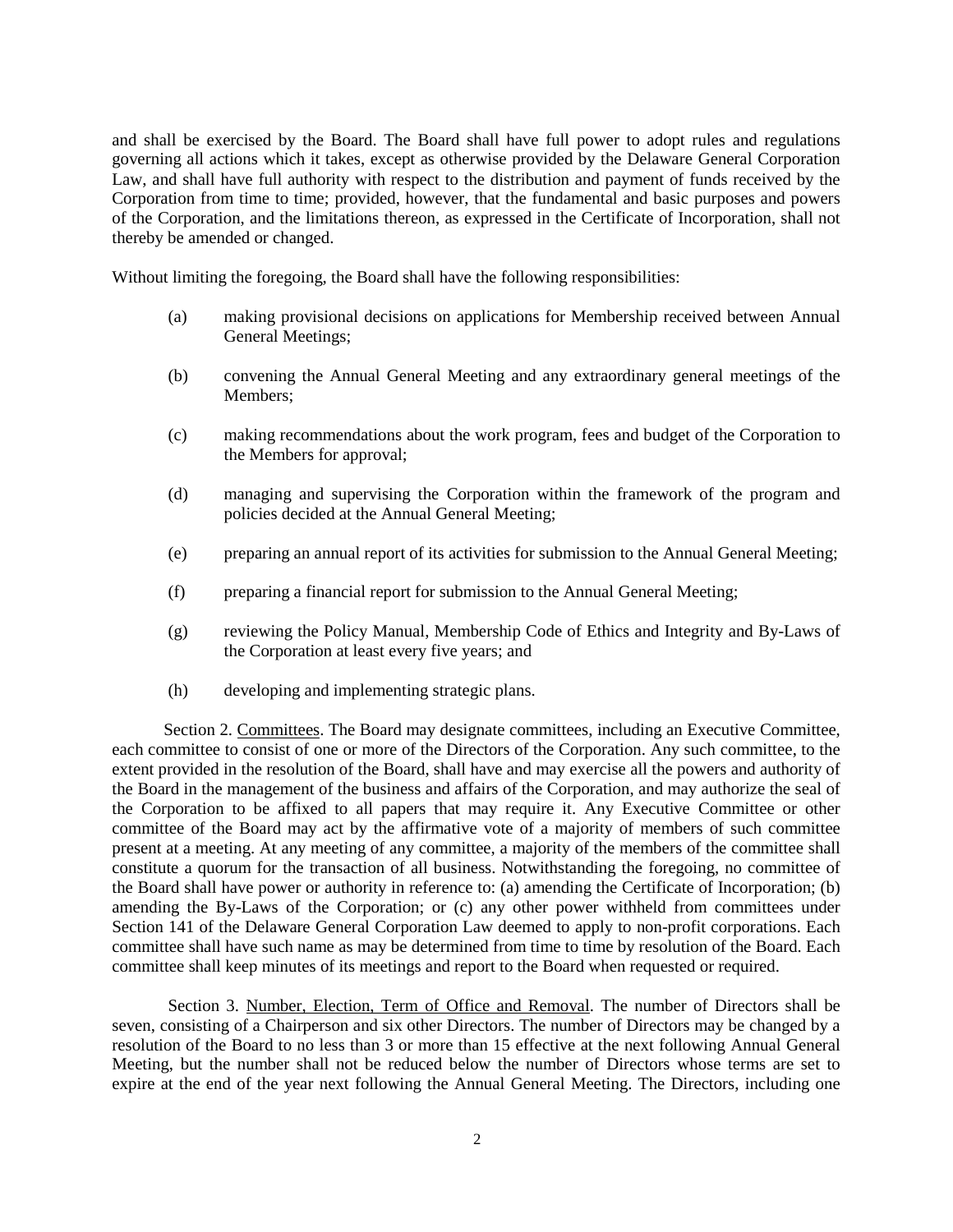Director designated as Chairperson, shall be elected at the Annual General Meeting of the Members by the vote of a plurality of the Members in attendance. At no time shall any Director have a veto power over the Corporation's actions nor shall the Corporation be directly or indirectly controlled by disqualified persons within the meaning of Section  $509(a)(3)$  of the Internal Revenue Code of 1986, as amended (the "Code"). For the first election of Directors following the adoption of this By-law, three (3) of the directors shall be elected for a term of one (1) year and the Chairman and three (3) Directors shall be elected for a term of two (2) years. Thereafter, the term of office of all Directors shall be two years, and each Director shall serve no more than three (3) consecutive terms. The Board of Directors can waive the restriction on serving no more than three consecutive terms should not enough candidates agree to stand for election as Director. Any individual having served three (3) consecutive two (2) year terms after not serving as a Director for at least one (1) year shall be eligible to serve again. Any Director may be removed, with or without cause, by a majority of Directors then in office. Each Director shall hold office until a successor is elected or until such Director's resignation or removal.

 Section 4. Nominations Committee. There shall be a nominations committee having a number of members determined by and elected from the members by a majority vote of the membership at the Annual General Meeting. The nominations committee shall be responsible to make a recommendation to the membership of a slate of candidates that takes into consideration both gender and regional/geographic balance for all Director positions including that of Chairperson.

 Section 5. Vacancies. A vacancy for the position of Director arising at any time and from any cause shall be filled for the unexpired term through majority vote of the Directors then in office.

 Section 6. Resignation. Any Director may resign at any time by giving written notice of such resignation to the Chairperson or the Secretary of the Corporation.

 Section 7. Board Meetings. The Board shall meet at least twice in each calendar year at a time and place fixed by the Board. Notice of the time and place of such meetings shall be sent electronically to the Directors at least six weeks in advance of the meeting. The Chairperson or Secretary shall email a meeting agenda at least three weeks in advance of the meeting. The Board may invite any member or other person to attend a Board meeting or a portion thereof.

 Section 8. Special Meetings; Notice. A special meeting of the Board may be called at any time by the Chairperson, or by any other individual so authorized by the Board, or upon written demand of the majority of the Directors then in office. Notice of the time and place of such special meeting shall be given to all Directors in accordance with Section 9 of this Article. Except as otherwise provided in these By-Laws, any business may be transacted at any duly called meeting of the Board.

 Section 9. Notice. Whenever any notice of a meeting of the Board is required to be given under provisions of the Certificate of Incorporation or these By-Laws, such notice shall be given either personally, or by mail, or email telegram or telecopy, addressed to the Director at his or her address as it appears on the records of the Corporation and, unless otherwise provided in these By-Laws, at least three (3) days before the date designated for such meeting.

Section 10. Quorum. At all meetings of the Board, a majority of the Directors then in office shall constitute a quorum for the transaction of business.

Section 11. Participation by Telephone. Any Director may participate in a Board meeting or committee thereof by means of a telephone conference or similar device by which all persons can hear all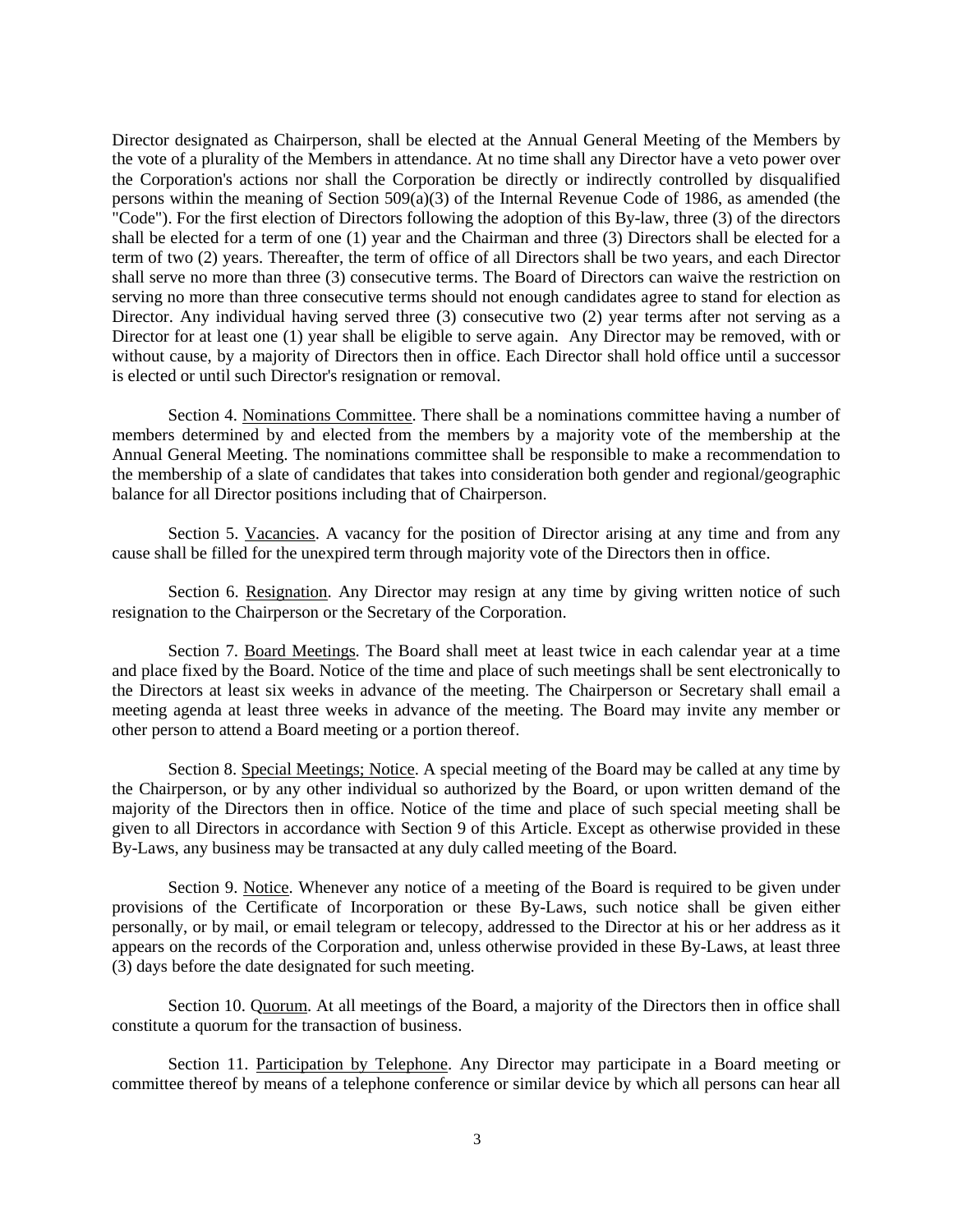other persons participating in the meeting at the same time. Such Director shall be deemed to be present for the purpose of determining a quorum.

 Section 12. Action Without Meeting. Unless otherwise restricted by applicable law, by the Certificate of Incorporation or by these By-Laws, any action required or permitted to be taken at any meeting of the Board or of any committee thereof may be taken without a meeting if all Directors or members of such committee, as the case may be, consent thereto in writing, and the writing or writings are filed with the minutes of the proceedings of the Board or committee.

 Section 13. Adjournment. At any meeting of the Board, whether or not there is a quorum present, a majority of the Directors present may adjourn the meeting to another time and place without further notice to any absent Director. At any such adjourned meeting at which a quorum is present, any business may be transacted which might have been transacted at the meeting as originally called.

 Section 14. Organization. At all meetings of the Board, the Chairperson, or, in his or her absence, a temporary Chairperson chosen by the Directors from their number, shall preside. The Secretary of the Corporation shall act as secretary at all meetings of the Board. In the absence of the Secretary, the presiding officer shall appoint any person to act as secretary of the meeting.

 Section 15. Compensation. Directors shall serve without fixed salary for their services as such, but reasonable travel expenses may be allowed, on resolution of the Board, for attendance at Board meetings. Other representatives performing tasks for the Board may receive reimbursement for travel expenses, provided the travel is approved by the Chairperson in advance.

### **ARTICLE III**

### **OFFICERS**

 Section 1. Officers. The Officers of the Corporation shall be the Chairperson of the Board, the Secretary, the Treasurer, and such other Officers with powers and duties not inconsistent with these By-Laws as the Board may from time to time appoint. Any two or more offices may be held by the same person.

 Section 2. Election, Term of Office, Qualifications and Removal. The Officers of the Corporation (other than the Chairperson) shall be appointed for a term fixed by the Board, unless otherwise specified in these By-Laws, and each shall serve until his or her successor shall have been appointed, or until his or her death, resignation or removal. Officers of the Corporation may be Directors or any other person. Any Officer of the Corporation may be removed, with or without cause, by a vote of a majority of the Directors then in office.

Section 3. Vacancies. Any vacancy in any office arising at any time from any cause may be filled for the unexpired term by a majority vote of the Directors then in office.

 Section 4. Chairperson: Powers and Duties. The Chairperson shall (i) preside at all meetings of the Board, except as otherwise provided by these By-Laws, (ii) have and exercise general charge and supervision of the affairs of the Corporation, subject to the by-laws and resolutions of the Board, (iii) represent the Board in supervising the operations of the Secretariat and (iv) do and perform such other duties as may be assigned to him or her by the Board.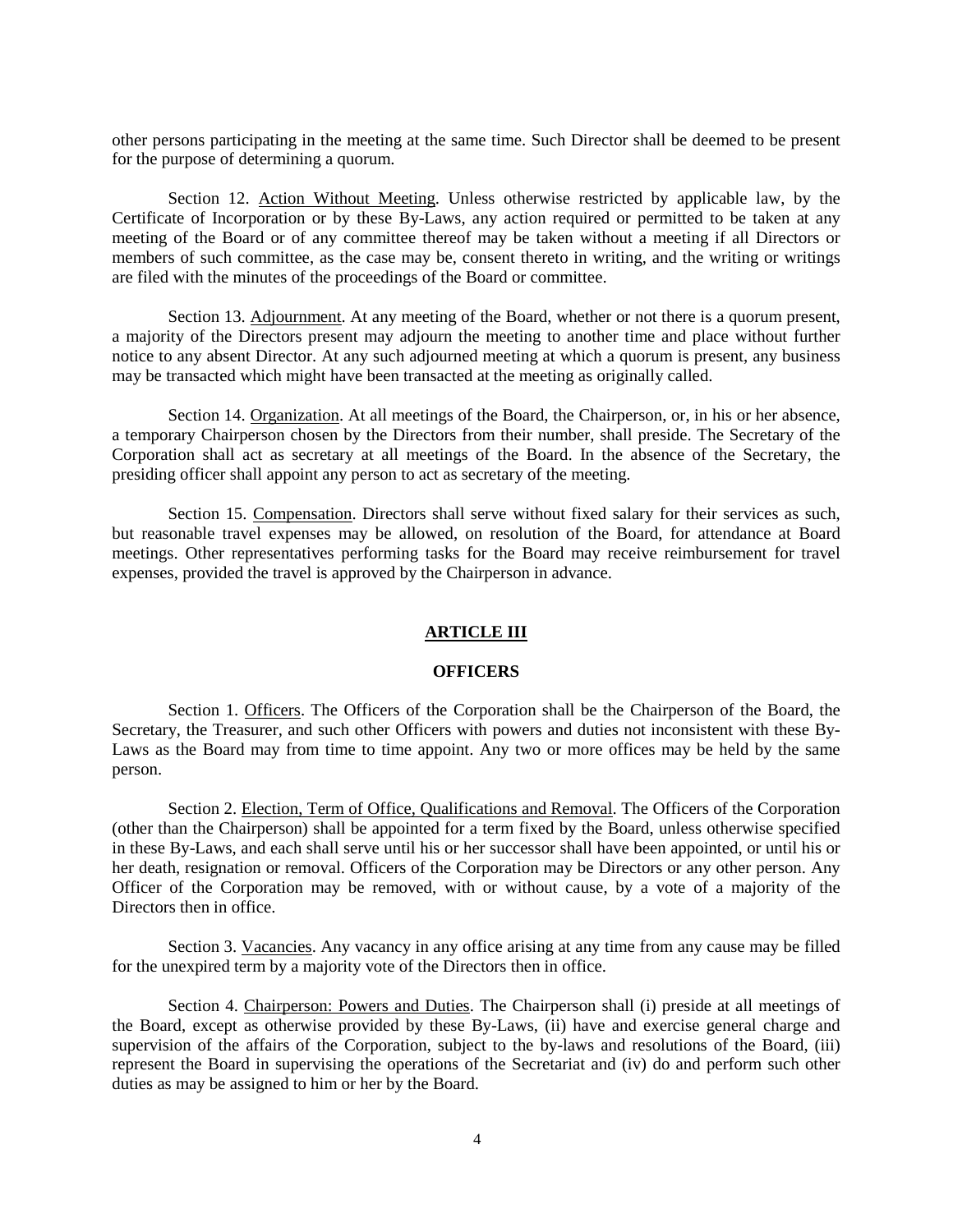Section 5. Secretary: Powers and Duties. The Secretary shall have charge of such books, documents and papers as the Board may determine, and shall have custody of the corporate seal, if any then exists. The Secretary shall attend and keep the minutes of all the meetings of the Board. The Secretary may sign, with the Chairperson, in the name of and on behalf of the Corporation, any contracts or agreements authorized by the Board, and, when so authorized or ordered by the Board, may affix the corporate seal, if any then exists. The Secretary shall in general perform all of the duties incident to the office of Secretary, subject to control of the Board, and shall do and perform such other duties as may be assigned to him or her by the Board.

Section 6. Treasurer: Powers and Duties. The Treasurer shall have the custody of all funds, property and securities of the Corporation which may come into his or her hands. The Treasurer shall keep or cause to be kept complete and accurate accounts of receipts and disbursements of the Corporation, and shall deposit all funds and valuable assets of the Corporation in the name and to the credit of the Corporation in such banks or depositories as the Board may designate. Whenever required by the Board, the Treasurer shall render a statement of his or her accounts. The Treasurer shall at all reasonable times exhibit the Corporation's books and accounts to any Officer or Director of the Corporation, and shall perform all duties incident to the office of Treasurer, subject to the control of the Board, and shall perform such other duties as may be assigned to him or her by the Board.

#### **ARTICLE IV**

#### **THE SECRETARIAT**

Section 1. The Secretariat. The Board shall recommend for approval by a majority vote of the Members in attendance at the Annual General Meeting a Secretariat which shall operate under the direction of the Board and such committees as the Board may appoint. The size, location and compensation of the members of the Secretariat shall be fixed by the Board in its sole discretion.

 Section 2. Duties. The Secretariat has the responsibility to perform the functions necessary to support the Board in the fulfilment of its role to 'improve, promote and develop the ecolabelling of products and services' through capacity-building activities, internal cooperation between member organisations and external promotions and relations.

Secretariat activities on a day to day basis shall be controlled by the Chairperson under delegated authority from the Board. The responsibilities of the Secretariat include the provision of operational support, management of networking and outreach efforts, some website maintenance and other duties as assigned by the Board.

#### **ARTICLE V**

#### **MEMBERS**

 Section 1. Membership and Dues. The Corporation shall have three (3) categories of Members: Full, Associate and Affiliate. All Members shall pay annual dues in an amount and at such time as determined at the Annual General Meeting of the Members. Additional fees may be determined at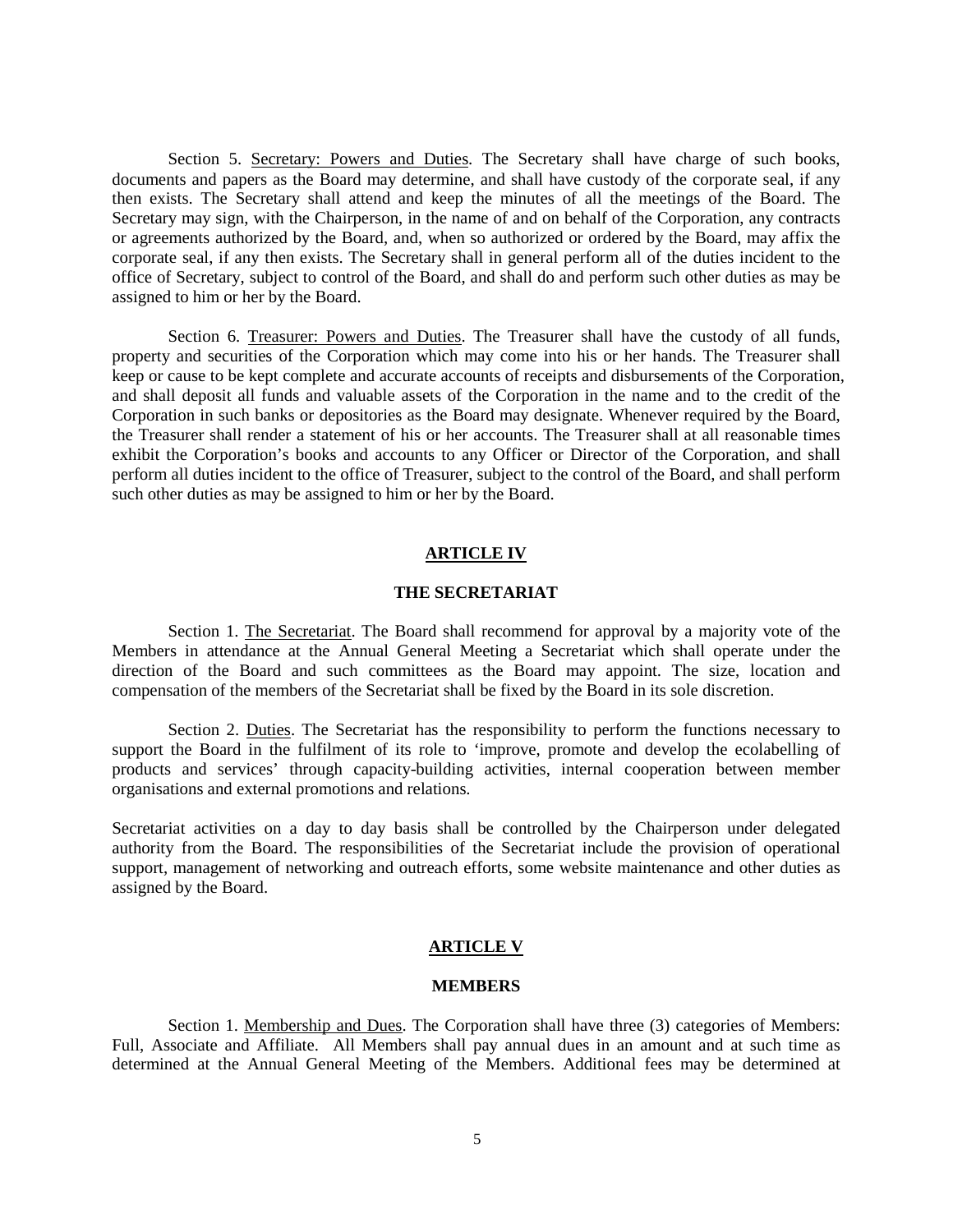extraordinary general meetings. Only Full Members shall have the right to vote at meetings of the Members of the Corporation.

Section 2. Categories of Membership.

The Categories and attributes of Membership are as follows

(a) Full Membership Eligibility Requirements

Full membership in the Corporation is open to Type I ecolabelling programs that are fully operational. Additionally, full membership is open to organizations that actively pursue the Corporation's mission and fulfill all of the following requirements:

- 1. Operate a Type I ecolabelling program as defined by the ISO 14024 standard;
- 2. Have processes in place to continually improve the program;
- 3. Have standards which address the most significant environmental impacts of the product or service;
- 4. Have standards that are set at a performance level which result in measurable progress towards the program objectives;
- 5. Engage a balanced and representative group of stakeholders in standards development;
- 6. Identify and mitigate conflicts of interest throughout all operations;
- 7. Exhibit independence from undue commercial influence;
- 8. Make relevant information freely available about the development and content of the standards and how the program is governed;
- 9. Claims and communications made by the program about its benefits or impacts are verifiable and not misleading;
- 10. Have open access to potential licensees from all countries;
- 11. Are based solely on voluntary participation for potential licensees;
- 12. Have certified products and licensees;
- 13. Have well-documented policies and procedures that can demonstrate compliance with all of the above requirements and;
- 14. At the option of the Board have completed GENICES, the Corporation's International Coordinated Ecolabelling System.
- (b) Associate Status Eligibility Requirements

Associate Status in the Corporation is open to organizations that operate robust and credible environmental labelling programs that may not fully satisfy the ISO 14024 definition of Type I Ecolabelling. As Full Membership requires that a program have published standards with certified products and active licensees, this membership category provides an important framework for engaging with new programs before the Associate Member is in a position to apply for full membership. Associate Status is open to organizations that actively pursue the Corporation's mission and fulfill all of the following requirements:

- 1. Operate an ecolabelling program with a clearly defined environmental objective;
- 2. Have processes in place to continually improve the program;
- 3. Have standard(s) which address the most significant environmental impacts of the product or service;
- 4. Have standard(s) that are set at a performance level which result in measurable progress towards the program objectives;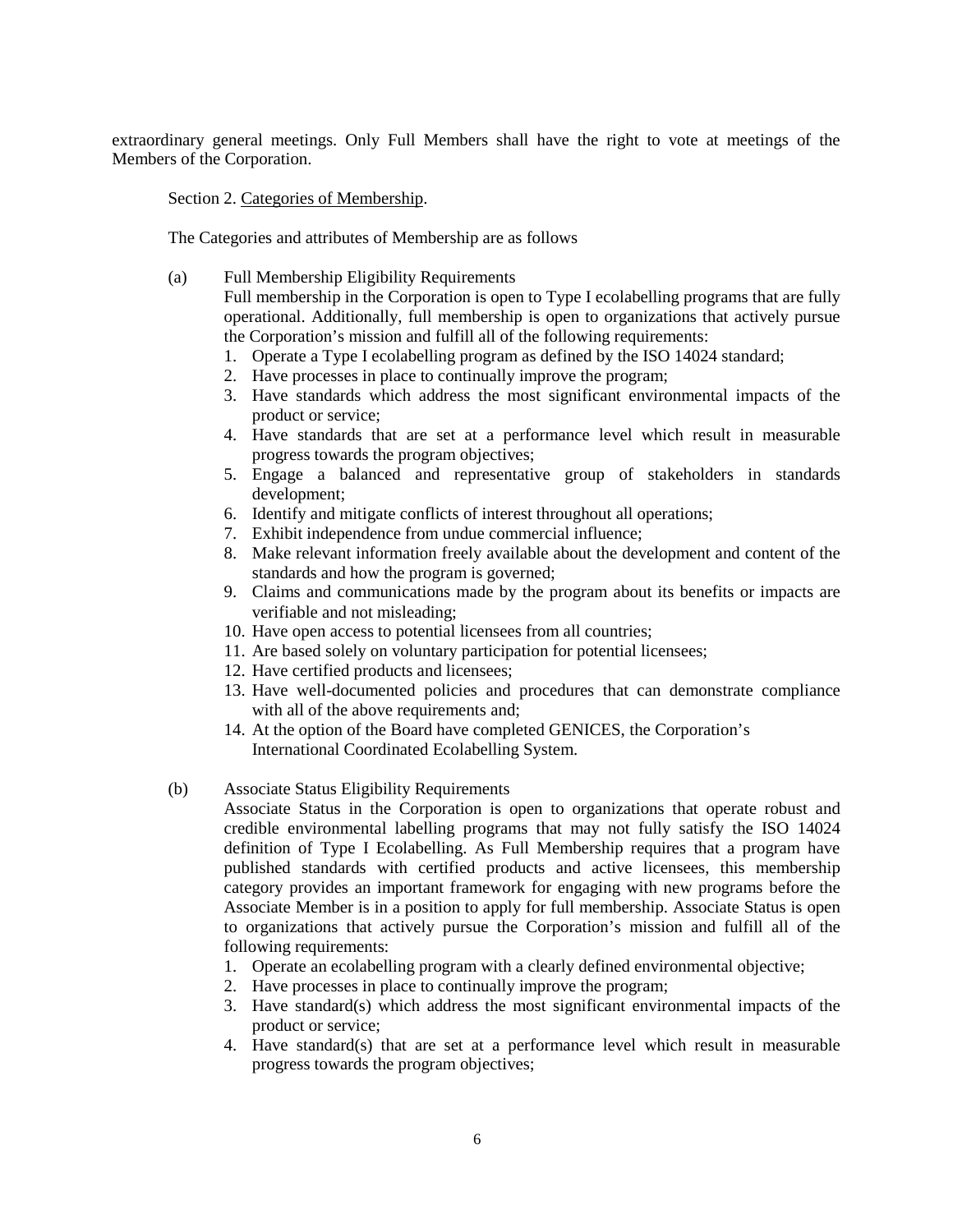- 5. Engage a balanced and representative group of stakeholders in standard(s) development;
- 6. Identify and mitigate conflicts of interest throughout all operations;
- 7. Exhibit independence from undue commercial influence;
- 8. Make relevant information freely available about the development and content of the standard(s) and how the program is governed;
- 9. Claims and communications made by the program about its benefits or impacts are verifiable and not misleading;
- 10. Have open access to potential licensees from all countries; and
- 11. Have well-documented policies and procedures that can demonstrate compliance with all of the above requirements
- (c) Affiliate Status Eligibility Requirements This membership category provides an important framework for engaging with likeminded organizations. Affiliate status in the Corporation is open to organizations that are working to promote sustainable consumption and the very important role of ecolabelling. To be eligible for Affiliate Status an organization must also actively support the Corporation's mission and fulfill all of the following requirements:
	- 1. exhibit independence from undue commercial influence.
	- 2. have a source of funding that does not compromise The Corporation's credibility.
	- 3. have no links with illegal or unethical practices.
	- 4. have a reputation as a credible and respectable organization that does not compromise The Corporation's credibility.
- (d) On the recommendation of the Board, decisions on admission of new Members will be made by a Members present at the Annual General Meeting and shall require an affirmative vote of at least two-thirds of the Full Members in attendance.
- (e) Any Member, Associate or Affiliate may be expelled by a two-thirds vote of the Full Members present at a meeting in person or by proxy if:
	- 1. its labelling program no longer substantially meets the criteria listed in Sections 2(a) through 2(c) of this Article as applicable to the member category of the labelling program in question; or
	- 2. it acts against the Corporation's objectives or interests; or
	- 3. it does not pay its membership fees; or
	- 4. the Board deems such expulsion appropriate and recommends expulsion to the Membership in the best interests of the Corporation.

 Section 3. Annual General Meeting. The Board shall call an Annual General Meeting of the Members before the end of each calendar year. The meeting shall be held at such a date, time and place as the Board may designate upon at least eight weeks' notice to all the Members by mail, or email. The Annual General Meeting is open to all Full Members, Associate Members and Affiliate Members in addition to any other representatives deemed acceptable by the Board, which may include candidates for membership. A meeting agenda and documents for review and decision shall be provided to Members thirty days in advance of the meeting. Any Member may request that an item be added to the agenda for the Annual General Meeting up to 45 days in advance of the meeting, or at the Annual General Meeting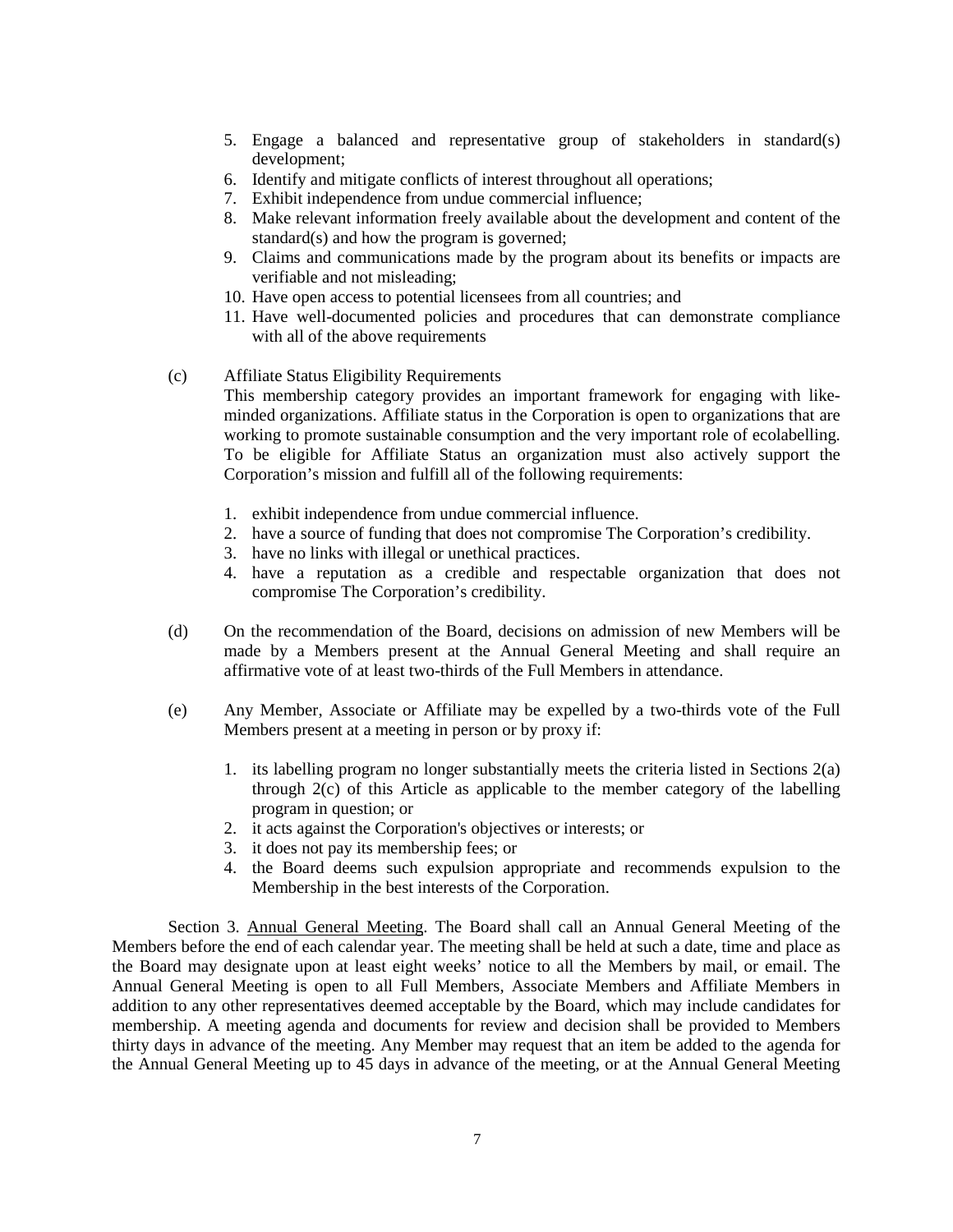itself before the agenda is accepted. The Annual General Meeting agenda must be accepted by a majority vote of Full Members in attendance at the Annual General Meeting at the commencement of the meeting.

 Section 4. Extraordinary General Meetings. Whenever deemed necessary by the Board, the Board may convene extraordinary general meetings. Notice of such meeting shall state all the matters to be discussed at the meeting and shall be sent to the Members not later than eight weeks prior to the meeting.

 Section 5. Quorum. A majority of Full Members shall constitute a quorum for holding all meetings of Members. If it appears that such quorum is not present or represented at any meeting of Members, the Chairperson of the meeting shall adjourn the meeting from time to time, without notice other than announcement at the meeting, until a quorum is present. At such adjourned meeting at which a quorum shall be present, any business may be transacted which might have been transacted at the adjourned meeting. If the adjournment is for more than thirty days, a notice of the adjourned meeting shall be given to each Member. The Chairperson of the meeting may determine that a quorum is present based upon any reasonable evidence of the presence in person of Full Members, including evidence from any record of Full Members who have signed a register indicating their presence at the meeting.

 Section 6. Voting. In all matters, when a quorum is present at any meeting, a majority vote of the Full Members then present shall decide any question brought before such meeting, unless the question is one upon which by express provision of applicable law, the Certificate of Incorporation or these By-Laws a different vote is required in which case such express provision shall govern and control the decision of such question. Such vote may be by voice or by written ballot.

 Section 7. Proxies. The votes appertaining to any Full Member may be cast pursuant to a proxy or proxies duly executed on behalf of the Full Member. No Full Member may hold proxies for more than one (1) other Full Member. Proxies shall be revocable only by actual notice to the person presiding over the meeting by the Full Member that it be revoked.

 Section 8. Specific Responsibilities of the Members. In addition to such other responsibilities as may be detailed in the Certificate of Incorporation, the Delaware General Corporation Law, or these By-Laws, the Members, at the Annual General Meeting, shall review, amend as necessary and approve the work program, fees and budget of the Corporation as recommended by the Board. The Members may review any action taken by the Board at the Annual General Meeting. The Members shall also appoint two auditors to review and approve the annual financial report submitted to the Annual General Meeting by the Board. Specifically, the Members shall without limitation:

- (a) apply the rules of the Corporation;
- (b) agree to pay every year membership dues;
- (c) agree to inform the Corporation of any change of its status or ownership as well as of any affiliation to any other entity;
- (d) regularly participate in the Annual General Meeting and other activities of the Corporation;
- (e) to provide (e.g. the capabilities, resources, established services) and to contribute to the purpose and strategy of the Corporation; and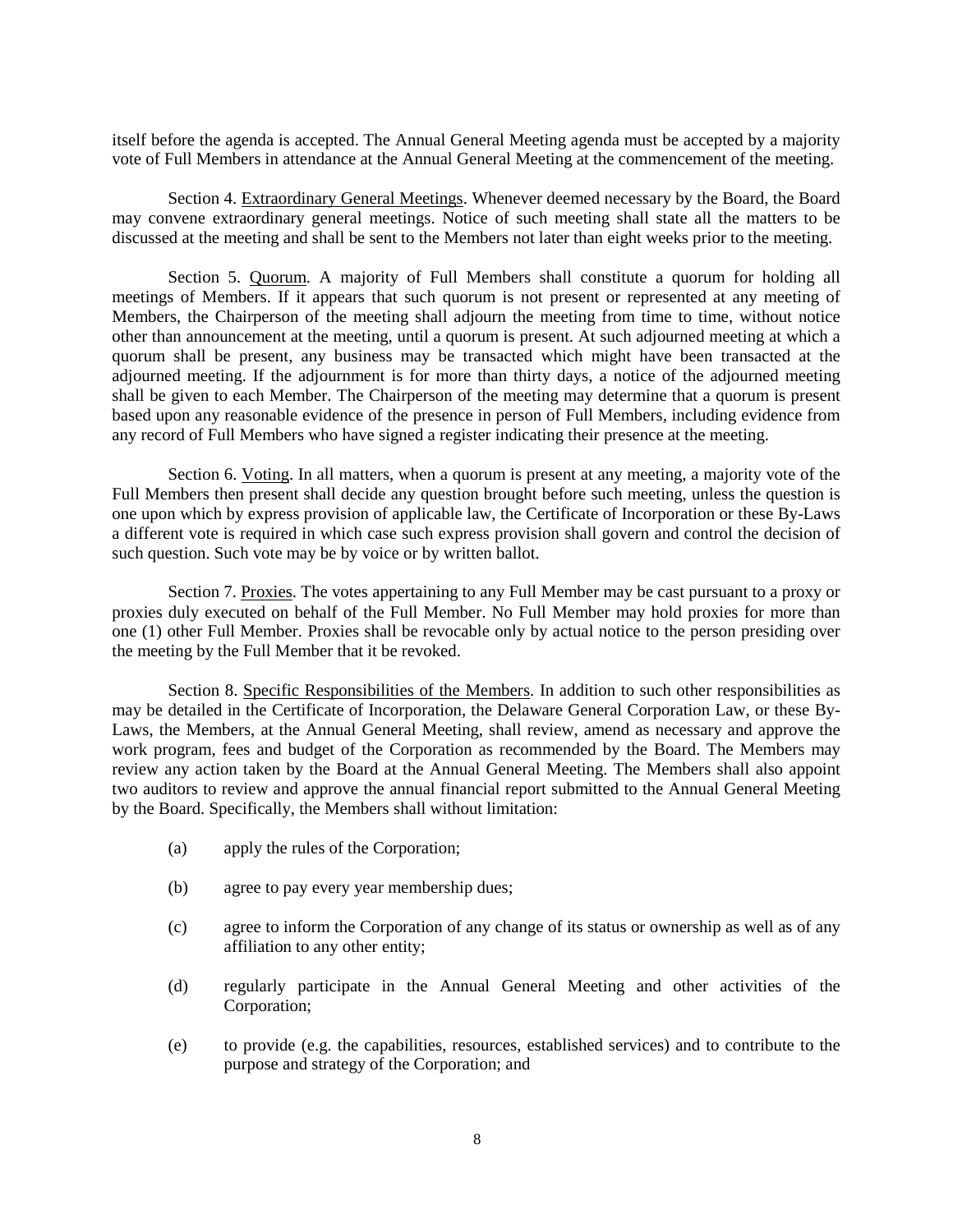(f) co-operate within the Corporation on a technical basis in order to develop and implement measures aiming at improving the quality of labels.

# **ARTICLE VI**

# **OTHER AGENTS AND REPRESENTATIVES**

 The Board may appoint such agents and representatives of the Corporation with such powers and to perform such acts or duties on behalf of the Corporation as the Board may see fit, so far as may be consistent with these By-Laws, and to the extent authorized or permitted by law.

#### **ARTICLE VII**

# **CONTRACTS, CHECKS, BANKS ACCOUNTS AND INVESTMENTS**

 Section 1. Contracts. The Board, except as otherwise provided in these By-Laws, may authorize any Officer or agent to enter into any contract or to execute and deliver any instrument in the name of and on behalf of the Corporation. Such authority may be the agent or confined to a specific instance. Unless authorized by the Board pursuant to this Section 1, no Officer, agent or employee shall have the power or authority to bind the Corporation by any contract or engagement, or to pledge its credit, or render it liable pecuniary, for any purpose or to any amount.

 Section 2. Loans. The Corporation shall not borrow money, whether by issuing notes, bonds or otherwise, except with the approval of the Board.

 Section 3. Banks; Checks. The Board shall, from time to time and as necessary, select such banks or depositories as it shall deem proper for the monetary assets of the Corporation. The Board shall determine who shall be authorized from time to time on the Corporation's behalf to sign checks, drafts or other orders for the payment of money.

 Section 4. Investments. The monetary assets of the Corporation may be retained in whole or in part in cash, or may be invested and reinvested from time to time in such property, real, personal or otherwise, or stocks, bonds or other securities, but only as the Board may deem desirable.

### **ARTICLE VIII**

#### **INDEMNIFICATION**

 Section 1. Non-Derivative Action. The Corporation shall indemnify each Member of its Board, as described in Article II hereof, each of its Officers, as described in Article III hereof, each of its employees designated for indemnification by the Board, and each person serving at the request of the Corporation as a trustee, director or officer of another corporation, partnership, joint venture, trust or other enterprise (all referred to more the generally as a "Director or Officer"), who was or is a party, or is threatened to be made a party, to any threatened, pending or completed action, suit or proceeding, whether civil or criminal, other than an action by or in the right of the Corporation, by reason of the fact that he or she is or was a Director or officer, against expenses (including attorneys' fees), judgements, fines and amounts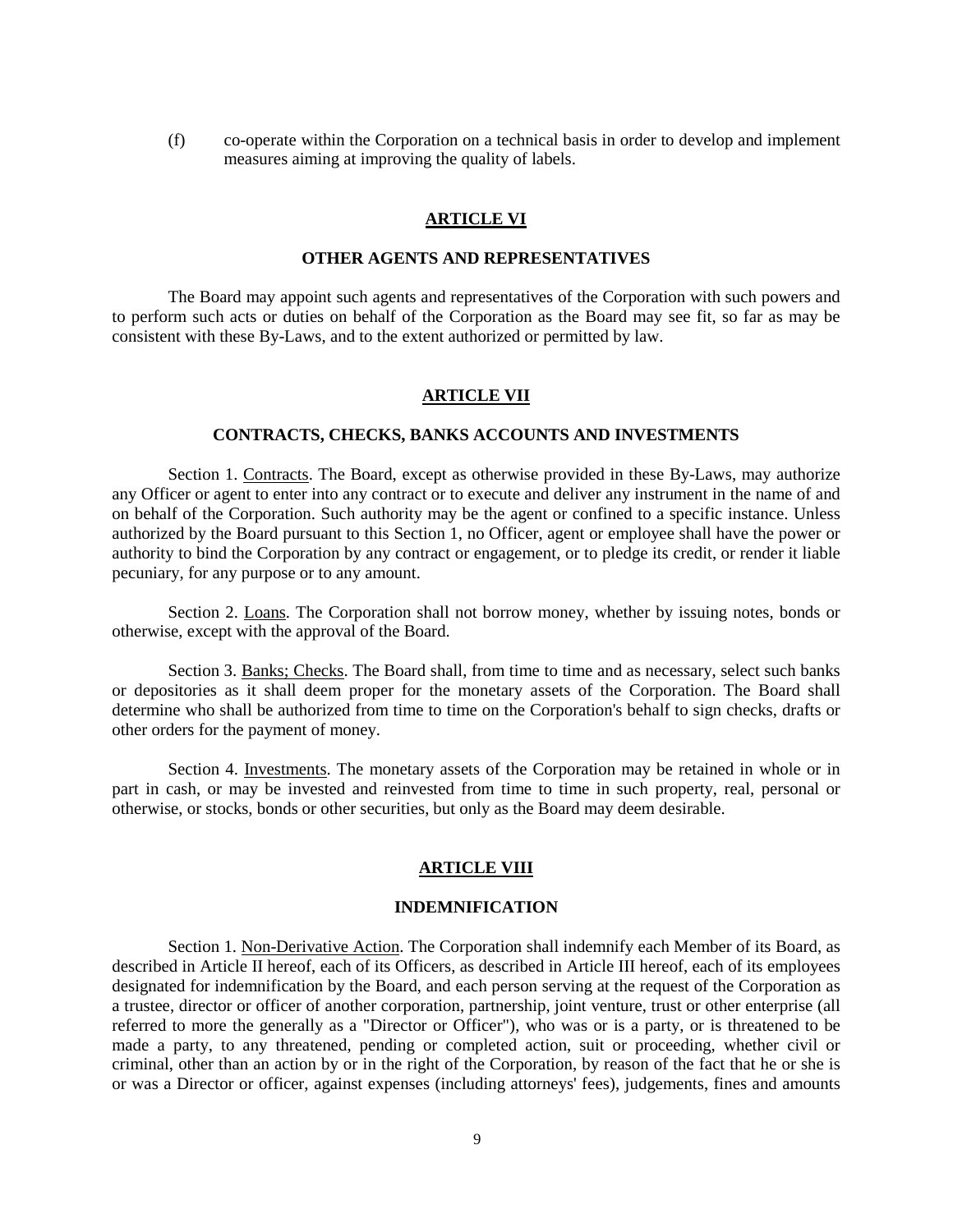paid in settlement actually and reasonably incurred by him or her in connection with such action, suit or proceeding, if he or she acted in good faith and in a manner he or she reasonably believed to be in or not opposed to the best interests of the Corporation and, with respect to any criminal action or proceeding, had no reasonable cause to believe his or her conduct was unlawful. Indemnification shall be made upon a determination that the Director or Officer has met the aforesaid standard of conduct. Such determination shall be made (1) by a majority vote of the Directors who are not party to such action, suit or proceeding, even though less than a quorum, (2) if there are no such Directors, or if such Directors so direct, by independent legal counsel in a written opinion, or (3) by the Members. If the foregoing determination is to be made by the Board, it may rely, as to all questions of law, on the advice of independent legal counsel. The Corporation shall also, on terms and conditions deemed appropriate by the Board, pay any expenses incurred by an Officer or Director in defending a civil or criminal action, suit or proceeding in advance of its final disposition, upon receipt of an undertaking by or on behalf of such officer or Director to repay such amount if it is ultimately determined that he or she is not entitled to indemnification under this Article.

 Section 2. Derivative Action. The Corporation shall indemnify any Director or Officer who was or is a party to any threatened, pending or completed action or suit, whether civil or criminal brought by or on behalf of the Corporation to procure a judgement in its favor, by reason of the fact that he or she is or was a Director or Officer of the Corporation, from and against the reasonable expenses (including attorneys' fees), actually and reasonably incurred by any such Director or Officer in connection with the defense or settlement of such action or suit if he or she acted in good faith and in a manner he or she reasonably believed to be in or not opposed to the best interests of the Corporation. Indemnification shall be made upon a determination that the Director or officer has met the aforesaid standard of conduct. Such determination shall be made pursuant to the method described in Section 1. No indemnification shall, be made in respect of any claim, issue or matters as to which such persons shall have been adjudged liable to the Corporation unless and only to the extent that the court in which such action or suit was brought shall determine that, despite the adjudication of liability but in view of all circumstances of the case, such person is reasonably and fairly entitled to indemnity for such expenses which the court deems proper.

Section 3. Applicability. Every reference in this Article VIII to a Member of the Board or an Officer of the Corporation shall include every Director and Officer thereof or former Director and Officer thereof. This indemnification provision shall apply to all the judgements, fines, amounts in settlement, and reasonable expenses, whenever arising, allowable as described above. The right of indemnification, and the right to advancement of expenses, herein provided for shall be in addition to any and all rights to which any Director or Officer of the Corporation otherwise might be entitled, and the provisions hereof shall neither impair nor adversely affect such rights.

### **ARTICLE IX**

### **FISCAL YEAR**

 The fiscal year of the Corporation shall begin January 1 and shall end December 31 in each calendar year.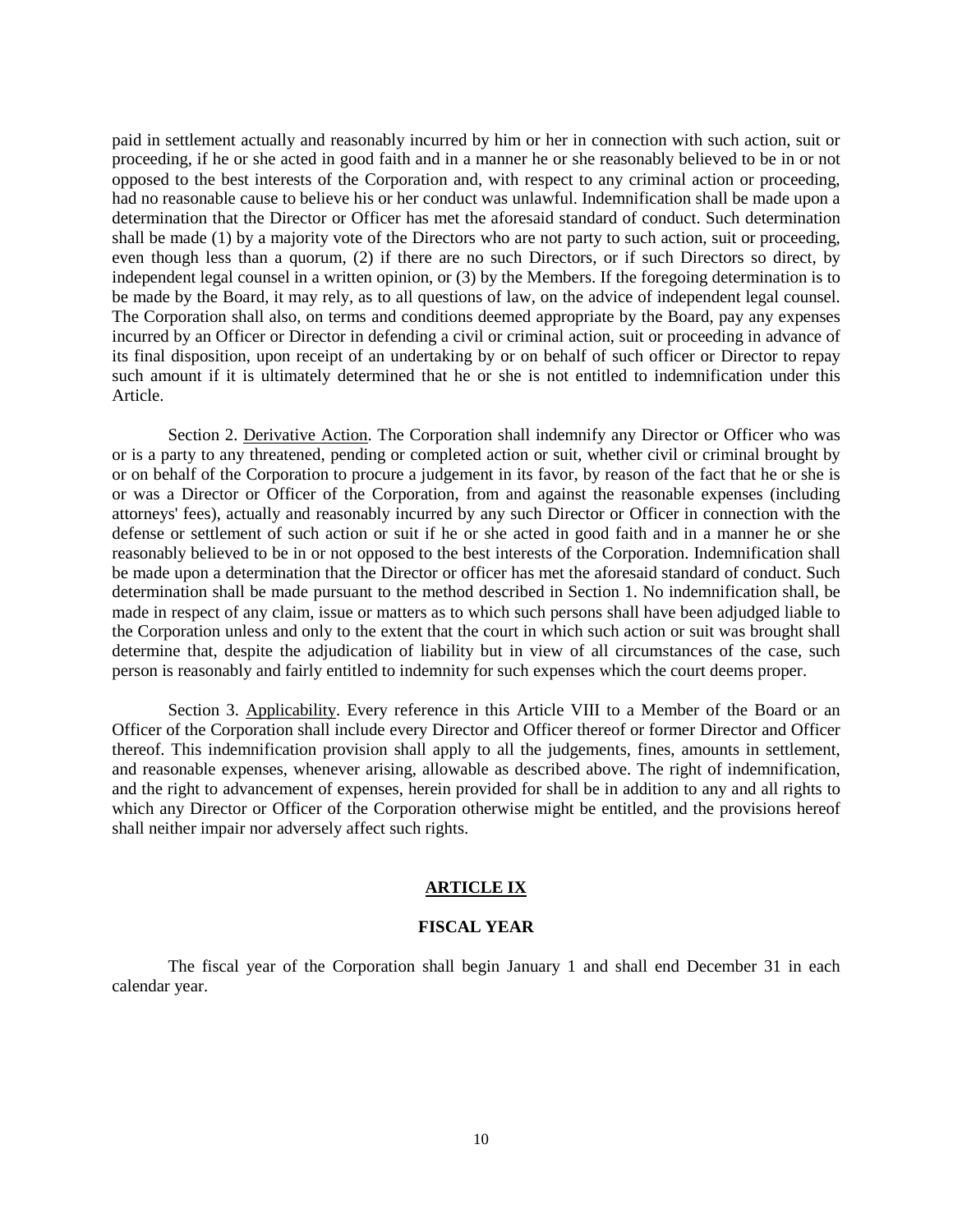# **ARTICLE X**

### **AMENDMENTS**

 The Members shall have the power to make, alter, amend and repeal the By-Laws of the Corporation by the affirmative vote of two-thirds of the Members present at a meeting; provided, however, that notice of the proposed amendment or amendments shall have been included in the meeting notice which is given to the Members; and provided, further, that no such action shall be taken which would adversely affect the qualification of the Corporation as an organization (i) exempt from Federal income taxation under Section 501(a) of the Code, as an organization described in Code Section 501(c)(3), (ii) described in Code Section 170(b)(1)(E)(iii), and (iii) contributions to which are deductible under Code Section  $170(c)(2)$ .

#### **ARTICLE XI**

#### **LIMITATIONS**

 Section 1. Exempt Activities. Notwithstanding any other provision of these By-Laws, no Director, Officer, employee or representative of the Corporation shall take any action or carry on any activity by or on behalf of the Corporation not permitted to be taken or carried on by an organization (i) exempt from Federal income tax under Code Section 501(a), as an organization described in Code Section 501(c)(3), (ii) described in Code Section 170(b)(1)(iii), and (iii) contributions to which are deductible under Code Section  $170(c)(2)$ .

 Section 2. Prohibition Against Sharing in Corporate Earnings. No Member, Director, Officer or employee of, or other person connected with the Corporation, or any other private individual, shall receive at any time, any of the net earnings or pecuniary profit from the operations of the Corporation, provided that this shall not prevent either the payment to any such person of reasonable compensation for services rendered to or for the benefit of the Corporation or the reimbursement of expenses incurred by any such person on behalf of the Corporation, in connection with effecting any of the purposes of the Corporation; and no such person or persons shall be entitled to share in the distribution of any of the corporate assets upon the dissolution of the Corporation. All such persons shall be deemed to have expressly consented and agreed that upon such dissolution or winding up of the affairs of the Corporation, whether voluntary or involuntary, the assets of the Corporation, after all debts have been satisfied, then remaining in the hands of the Board, shall be distributed, transferred, conveyed, delivered and paid over, in such amounts as the Board may determine, or as may be determined by a court of competent jurisdiction upon the application of the Board, exclusively to charitable, religious, scientific, literary or educational organizations (i) which then qualify for exemption from Federal income taxation under the provisions of Code Section  $501(c)(3)$  and the Treasury Regulations thereunder (as they now exist or as they hereafter may be amended), and (ii) contributions to which are deductible under Code Section 170(c)(2) and the Treasury Regulations thereunder (as they now exist or as they hereafter may be amended).